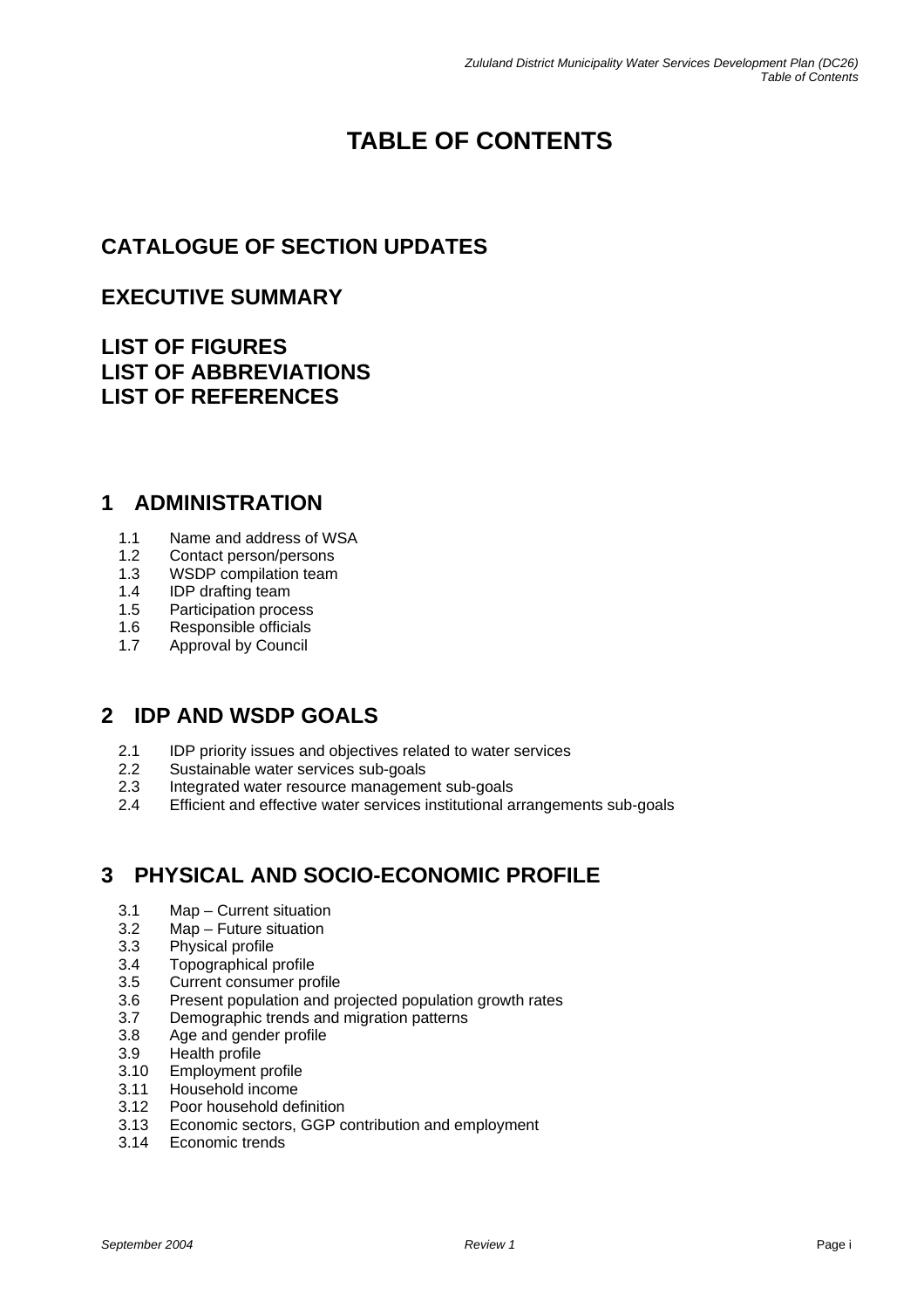### **4 SERVICE LEVEL PROFILE**

- 4.1 Residential consumer units for water: urban
- 4.2 Residential consumer units for water: rural: dense
- 4.3 Residential consumer units for water: rural: village
- 4.4 Residential consumer units for water: rural: scattered<br>4.5 Residential consumer units for water: rural: farmland
- 4.5 Residential consumer units for water: rural: farmland<br>4.6 Residential consumer units for sanitation: urban
- Residential consumer units for sanitation: urban
- 4.7 Residential consumer units for sanitation: rural: dense
- 4.8 Residential consumer units for sanitation: rural: village
- 4.9 Residential consumer units for sanitation: rural: scattered
- 4.10 Residential consumer units for sanitation: rural: farmland
- 4.11 Public institutions and 'dry' industries: urban
- 4.12 Public institutions and 'dry' industries: rural
- 4.13 Wet Industries: urban and rural
- 4.14 'Raw' water consumers: urban and rural
- 4.15 Industrial consumer units for sanitation: urban and rural
- 4.16 Industries and their permitted effluent releases

#### **5 WATER RESOURCE PROFILE**

- 5.1 Surface water sources
- 5.2 Groundwater sources aquifer characteristics
- 5.3 Groundwater monitoring
- 5.4 External sources (where the WSA purchases water from others)
- 5.5 Water returned to resources
- 5.6 Quality of water taken from source: urban
- 5.7 Quality of water taken from source: rural
- 5.8 Reporting on quality of water taken from source: urban and rural
- 5.9 Quality of water returned to the resource: urban
- 5.10 Quality of water returned to the resource: rural
- 5.11 Pollution contingency measures

#### **6 WATER CONSERVATION / DEMAND MANAGEMENT (WC/WDM)**

- 6.1 Targets for reducing unaccounted for water and water inefficiencies (Ml/year): urban
- 6.2 Targets for reducing unaccounted for water and water inefficiencies (Ml/year): rural
- 6.3 Reducing high pressures for residential consumers: urban
- 6.4 Reducing high pressures for residential consumers: rural
- 6.5 Consumer/end-use demand management: public information and education programmes
- 6.6 Leak and meter repair programmes
- 6.8 Working for Water Programme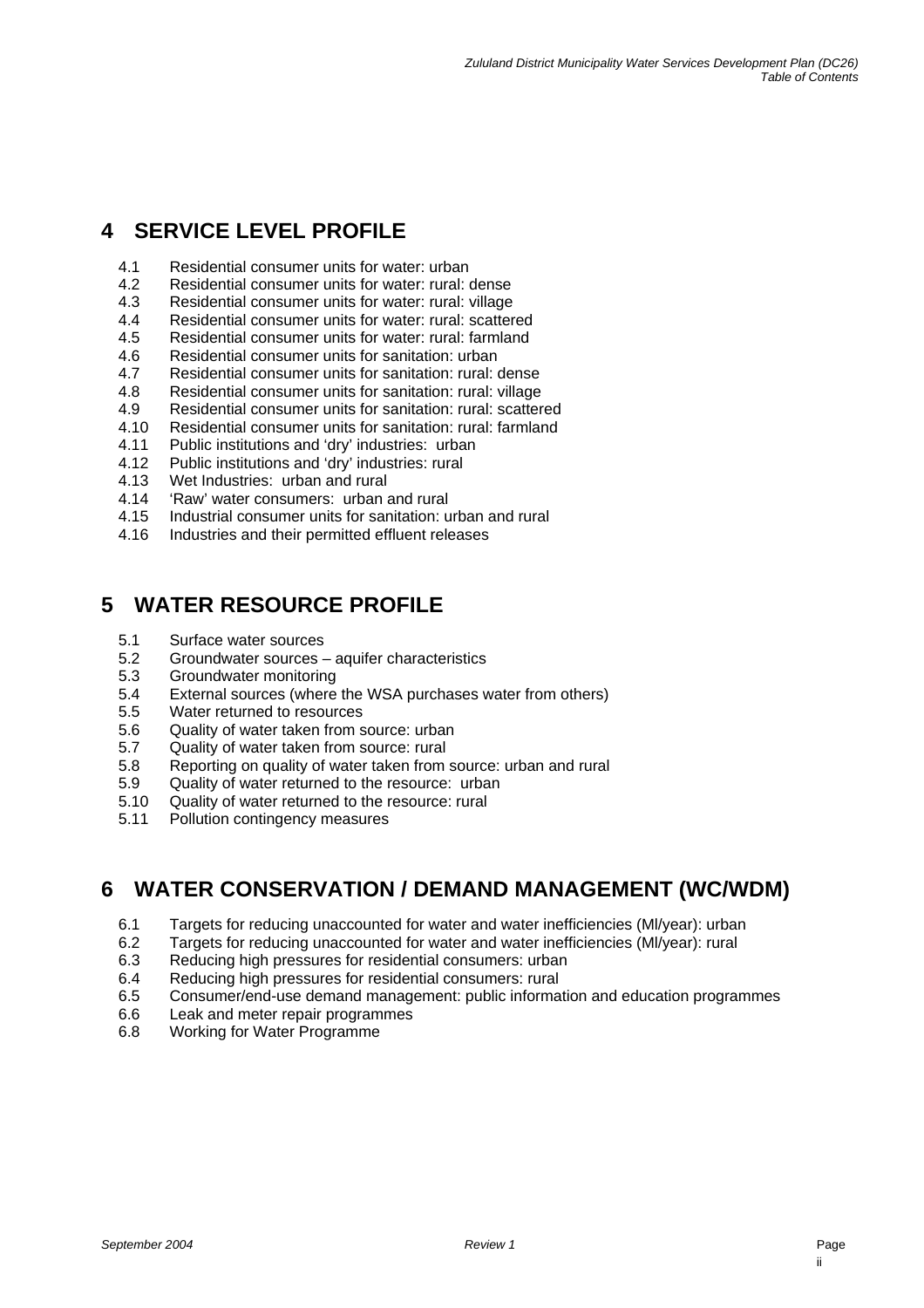# **7 WATER SERVICES INFRASTRUCTURE PROFILE**

- 7.1 Existing infrastructure
- 7.2 Brief functional description of existing main infrastructure components<br>7.3 Existing groundwater infrastructure
- 7.3 Existing groundwater infrastructure
- 7.4 Existing surface water infrastructure<br>7.5 Existing water and wastewater treatr
- 7.5 Existing water and wastewater treatment works infrastructure
- Water Treatment Works
- 7.5.2 Wastewater Treatment Works
- Existing pump stations infrastructure
- 7.7 Existing bulk pipeline infrastructure
- 7.8 Existing reservoir infrastructure<br>7.9 Existing reticulation infrastructu
- 7.9 Existing reticulation infrastructure (by supply zone)<br>7.10 Schemes to be transferred: water Schemes to be transferred: water
- 7.11 Schemes to be transferred: sanitation
- 7.12 Schemes to be rehabilitated
- 7.13 New infrastructure to be built
- 
- 7.14 Future internal and connector infrastructure
- 7.15 Future bulk water supply infrastructure
- 7.16 Future bulk sanitation infrastructure

## **8 WATER BALANCE**

- 8.1 Amount of bulk water abstracted (MI/year)<br>8.2 Amount of bulk water purchased from othe
- 8.2 Amount of bulk water purchased from others (MI/year)<br>8.3 Water supplied to consumers (MI/year) urban
- Water supplied to consumers (MI/year) urban
- 8.4 Water supplied to consumers (Ml/year) rural
- 8.5 Total physical water losses (Ml/year)
- 8.6 Total influent received at treatment works

## **9 WATER SERVICES INSTITUTIONAL ARRANGEMENTS PROFILE**

- 9.1 WSA functions and outputs
- 9.2 WSA capacity development
- 9.3 Bylaws affecting water services
- 9.4 Water services providers (retail water) current year
- 9.5 Water services providers (retail water) year 5
- 9.6 Water services providers (sanitation) current year
- 9.7 Water services providers (sanitation) year 5
- 9.8 Water services providers (bulk water) current
- 9.9 Water services provider (bulk water) year 5
- 9.10 Water services providers (bulk sanitation) current
- 9.11 Water services provider (bulk sanitation) year 5
- 9.12 Support services agents (water) current
- 9.13 Support services agent (water) year 5
- 9.14 Sanitation promotion agent current
- Sanitation promotion agent  $-$  year 5
- 9.16 Support service contracts current
- 9.17 WSP staffing levels: water
- 9.18 WSP staffing levels: sanitation
- 9.19 WSP training programmes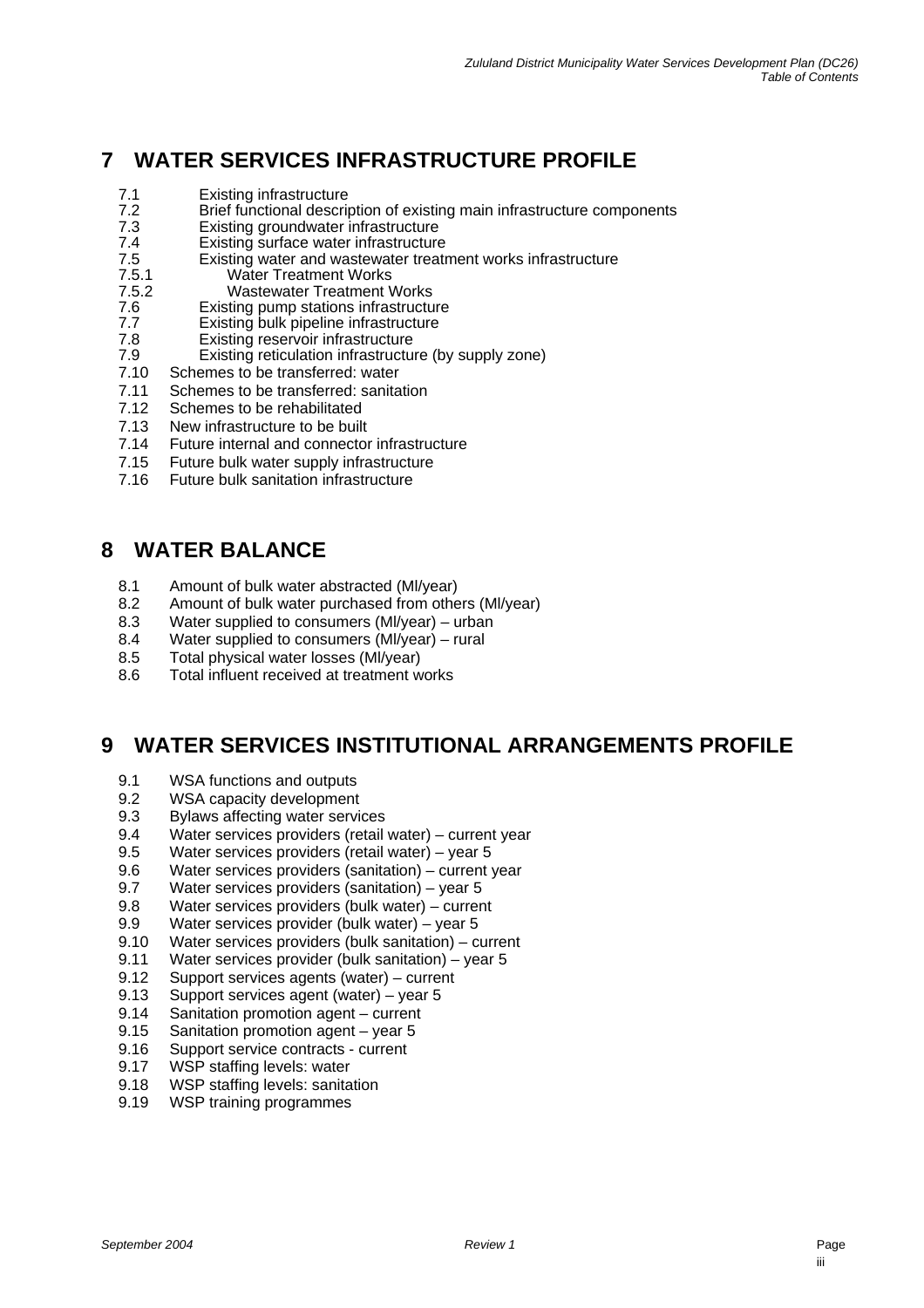# **10 CUSTOMER SERVICES PROFILE**

- 10.1 Quality of service for water: urban
- 10.2 Quality of service for water: rural
- 10.3 Attending to complaints for water: urban
- 10.4 Attending to complaints for water: rural
- 10.5 Attending to complaints for sanitation: urban
- 10.6 Attending to complaints for sanitation: rural
- 10.7 Education for basic water services
- 10.8 Pollution awareness

## **11 FINANCIAL PROFILE**

- 11.1 Capital expenditure: water
- 11.2 Capital expenditure: sanitation
- 11.3 Sources of capital income: water
- 11.4 Sources of capital income: sanitation
- 11.5 Operating costs: water
- 11.6 Operating costs: sanitation
- 11.7 Operating income: subsidies
- 11.8 Operating income: tariffs<br>11.9 Fixed charges: residentia
- Fixed charges: residential (per month) for water
- 11.10 Fixed charges: residential (per month) for sanitation
- 11.11 Volume charges or other charge mechanisms: residential sanitation
- 11.12 Bock tariffs: residential (cents/kl) for water
- 11.13 Subsidy targeting approach for free basic water
- 11.14 Fixed charges and block tariffs: industrial for water
- 11.15 Fixed charges and block tariffs: industrial for wastewater
- 11.16 Fixed charges and block tariffs: commercial for water
- 11.17 Fixed charges and block tariffs: commercial for wastewater
- 11.18 Fixed charges and block tariffs: other for water
- 11.19 Fixed charges and block tariffs: other for sanitation
- 11.20 Total income (and non-payment) and expenditure: water
- 11.21 Total income (and non-payment) and expenditure: sanitation
- 11.22 Sales arrangements
- 11.23 Metering and billing: urban
- 11.24 Metering and billing: rural dense
- 11.25 Metering and billing: rural villages
- 11.26 Metering and billing: rural scattered
- 11.27 Metering and billing: rural farmland

## **12 LIST OF PROJECTS**

- 12.1 Annual water and sanitation project list
- 12.2 WSA sustainability project list